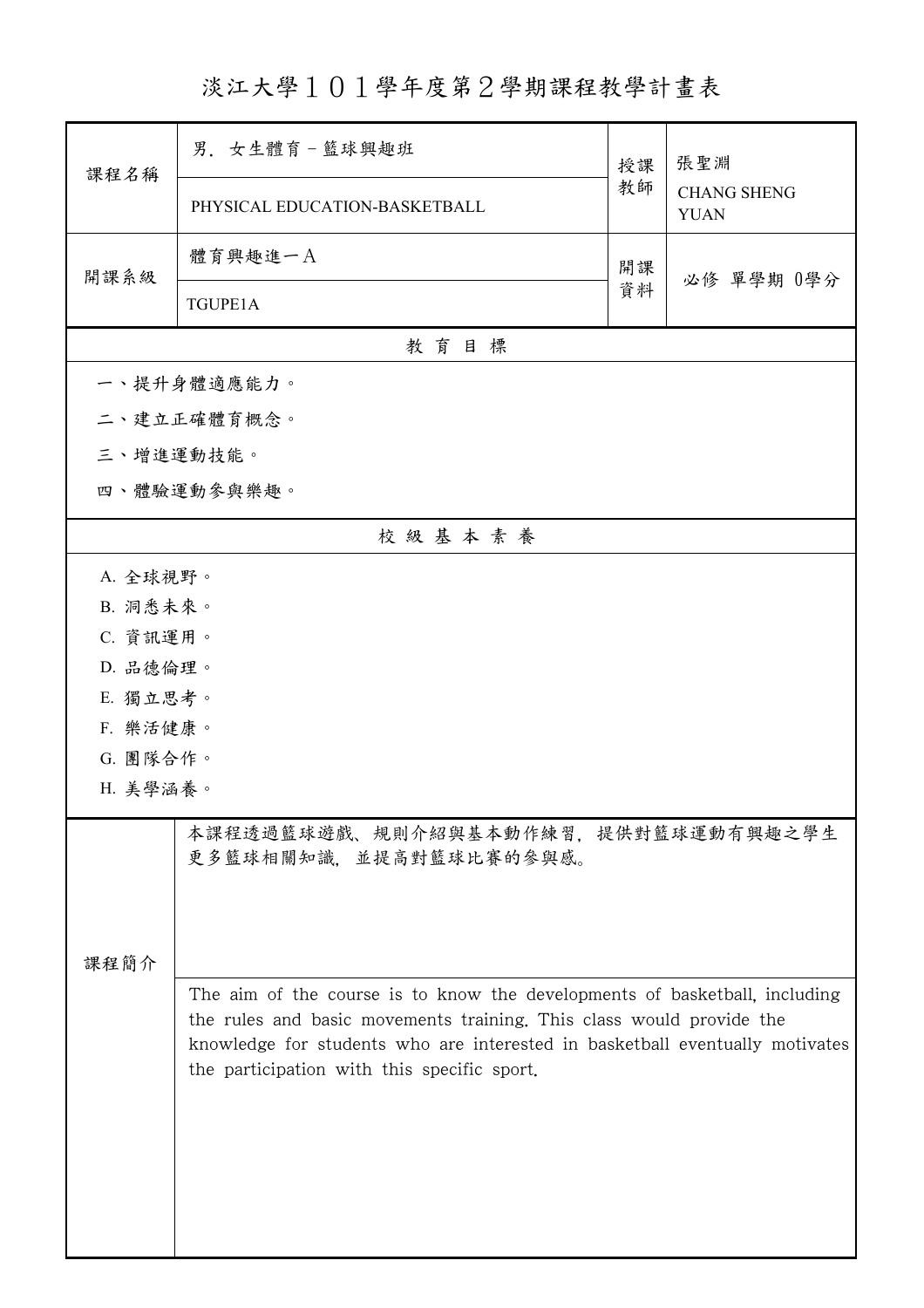本課程教學目標與目標層級、校級基本素養相關性

一、目標層級(選填): (一)「認知」(Cognitive 簡稱C)領域:C1 記憶、C2 瞭解、C3 應用、C4 分析、 C5 評鑑、C6 創造 (二)「技能」(Psychomotor 簡稱P)領域:P1 模仿、P2 機械反應、P3 獨立操作、 P4 聯結操作、P5 自動化、P6 創作 (三)「情意」(Affective 簡稱A)領域:A1 接受、A2 反應、A3 重視、A4 組織、 A5 內化、A6 實踐

二、教學目標與「目標層級」、「校級基本素養」之相關性:

 (一)請先將課程教學目標分別對應前述之「認知」、「技能」與「情意」的各目標層級, 惟單項教學目標僅能對應C、P、A其中一項。

 (二)若對應「目標層級」有1~6之多項時,僅填列最高層級即可(例如:認知「目標層級」 對應為C3、C5、C6項時,只需填列C6即可,技能與情意目標層級亦同)。

 (三)再依據所訂各項教學目標分別對應其「校級基本素養」。單項教學目標若對應 「校級基本素養」有多項時,則可填列多項「校級基本素養」。 (例如:「校級基本素養」可對應A、AD、BEF時,則均填列。)

| 序              | 教學目標(中文)                           |                                                                                                      | 相關性              |             |  |
|----------------|------------------------------------|------------------------------------------------------------------------------------------------------|------------------|-------------|--|
| 號              |                                    | 教學目標(英文)                                                                                             | 目標層級             | 校級基本素養      |  |
| $\mathbf{1}$   | 瞭解籃球運動發展沿革、規則與演<br>進歷程             | Understand the history, rules<br>and the developments of the<br>game.                                | C <sub>2</sub>   | EF          |  |
| 2              | 增進學生對籃球運動之興趣                       | Motivates the interests for<br>basketball.                                                           | A <sub>5</sub>   | <b>DEF</b>  |  |
| $\overline{3}$ | 學習籃球各項基本動作, 提升技能                   | Develop the basic movements<br>and enhance athletic skills of<br>basketball.                         | <b>P5</b>        | EF          |  |
| $\overline{4}$ | 學習籃球運動比賽之小組合作觀念                    | Co-operate with the team<br>during the games and<br>understand the importance of<br>team-work.       | <b>P6</b>        | <b>DEG</b>  |  |
| 5              | 能欣賞籃球技能表現、並培養分析<br>比賽的能力           | Be able to enjoy sporting<br>events, and cultivate the<br>ability to analysis sports<br>competition. | A6               | EH          |  |
|                | 6 學習如何參與比賽                         | Learn how to participate in<br>the game.                                                             | <b>P6</b>        | <b>DEFG</b> |  |
| 教學目標之教學方法與評量方法 |                                    |                                                                                                      |                  |             |  |
| 序<br>號         | 教學目標                               | 教學方法                                                                                                 | 評量方法             |             |  |
| $\mathbf{1}$   | 瞭解籃球運動發展沿革、規則與演 講述、實作<br>進歷程       |                                                                                                      | 紙筆測驗、實作、上課<br>表現 |             |  |
| $\overline{2}$ | 增進學生對籃球運動之興趣                       | 講述、實作                                                                                                | 實作、上課表現          |             |  |
| $\overline{3}$ | 學習籃球各項基本動作, 提升技能                   | 講述、實作                                                                                                | 實作、上課表現          |             |  |
| $\vert$ 4      | 學習籃球運動比賽之小組合作觀念                    | 講述、實作                                                                                                | 實作               |             |  |
| 5              | 能欣賞籃球技能表現, 並培養分析 講述、模擬、實作<br>比賽的能力 |                                                                                                      | 報告、上課表現          |             |  |
|                |                                    |                                                                                                      |                  |             |  |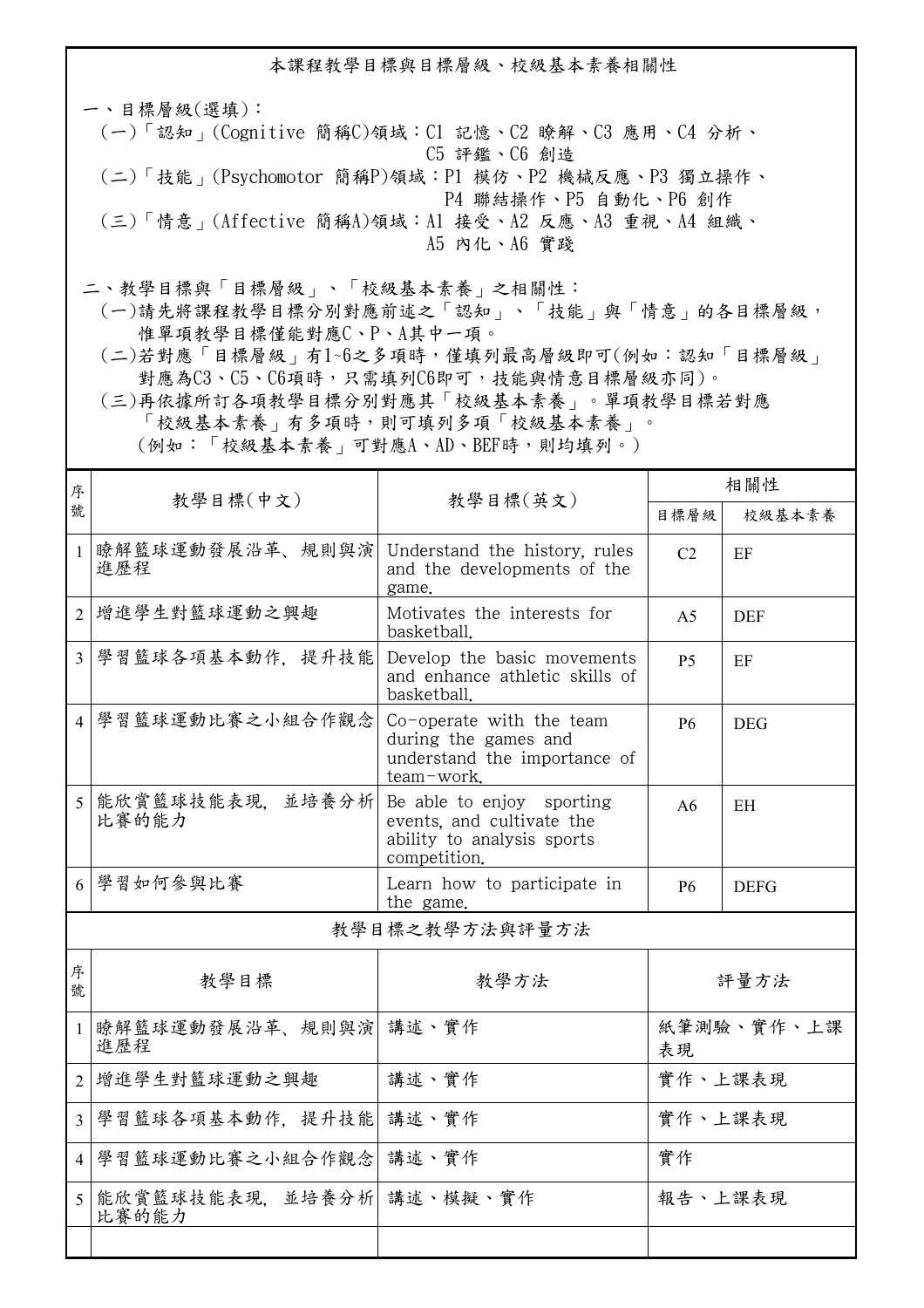| 6              | 學習如何參與比賽                      |                                                                                    | 講述、實作                      | 實作 |  |  |  |  |
|----------------|-------------------------------|------------------------------------------------------------------------------------|----------------------------|----|--|--|--|--|
|                | 授課進度表                         |                                                                                    |                            |    |  |  |  |  |
| 週<br>坎         | 日期起訖                          |                                                                                    | 內 容 (Subject/Topics)       | 備註 |  |  |  |  |
| 1              | $102/02/18$ ~<br>102/02/24    | 動安全.籃球體能及基本動作                                                                      | 上課注意事項.考試項目介紹.籃球簡史台灣籃球現勢.運 |    |  |  |  |  |
| $\overline{2}$ | $102/02/25$ ~<br>102/03/03    |                                                                                    | 籃球步法練習,運球、傳接球練習及籃下球投籃練習    |    |  |  |  |  |
| 3              | $102/03/04$ ~<br>102/03/10    | 運球上籃及兩人一組投籃練習                                                                      |                            |    |  |  |  |  |
| 4              | $102/03/11$ ~<br>102/03/17    | 罰球練習.運球上籃練習及防守概念解說及練習                                                              |                            |    |  |  |  |  |
| 5              | $102/03/18$ ~<br>102/03/24    | 禁區一對一.三分線內一對一及卡位練習                                                                 |                            |    |  |  |  |  |
| 6              | $102/03/25$ ~<br>102/03/31    | 複習上週項目                                                                             |                            |    |  |  |  |  |
| 7              | $102/04/01$ ~<br>102/04/07    | 罰球測驗.傳接球練習.兩人傳接球及上籃練習                                                              |                            |    |  |  |  |  |
| 8              | $102/04/08$ ~<br>102/04/14    | 三角傳球,兩人一組投籃練習及兩人組合攻守練習                                                             |                            |    |  |  |  |  |
| 9              | $102/04/15$ ~<br>102/04/21    | 二對二及兩人一組投籃測驗                                                                       |                            |    |  |  |  |  |
| 10             | $102/04/22$ ~<br>102/04/28    | 期中考試週                                                                              |                            |    |  |  |  |  |
| 11             | $102/04/29$ ~<br>102/05/05    | 團隊傳接球練習及三人小組配合                                                                     |                            |    |  |  |  |  |
| 12             | $102/05/06 \sim$<br>102/05/12 |                                                                                    | 三對三規則解說.三對三競賽說明 及三人小組配合    |    |  |  |  |  |
| 13             | $102/05/13$ ~<br>102/05/19    | 三人小組配合及三對三                                                                         |                            |    |  |  |  |  |
| 14             | $102/05/20$ ~<br>102/05/26    | 三人小組配合及三對三                                                                         |                            |    |  |  |  |  |
| 15             | $102/05/27$ ~<br>102/06/02    | 三對三比賽(學期成績評量)                                                                      |                            |    |  |  |  |  |
| 16             | $102/06/03$ ~<br>102/06/09    | 三對三比賽(學期成績評量)                                                                      |                            |    |  |  |  |  |
| 17             | $102/06/10$ ~<br>102/06/16    | 三對三比賽(學期成績評量)                                                                      |                            |    |  |  |  |  |
| 18             | $102/06/17$ ~<br>102/06/23    | 期末考試週                                                                              |                            |    |  |  |  |  |
| 修課應<br>注意事項    |                               | 1. 需穿著運動服裝及球鞋。<br>2. 請假請依學校規定辦理:<br>(1)曠課6節者, 予以扣考<br>(2)缺課總時數達該科授課時數1/3時學期成績以零分計算 |                            |    |  |  |  |  |
|                | 教學設備                          | 其它(白板)                                                                             |                            |    |  |  |  |  |
| 教材課本           |                               |                                                                                    |                            |    |  |  |  |  |